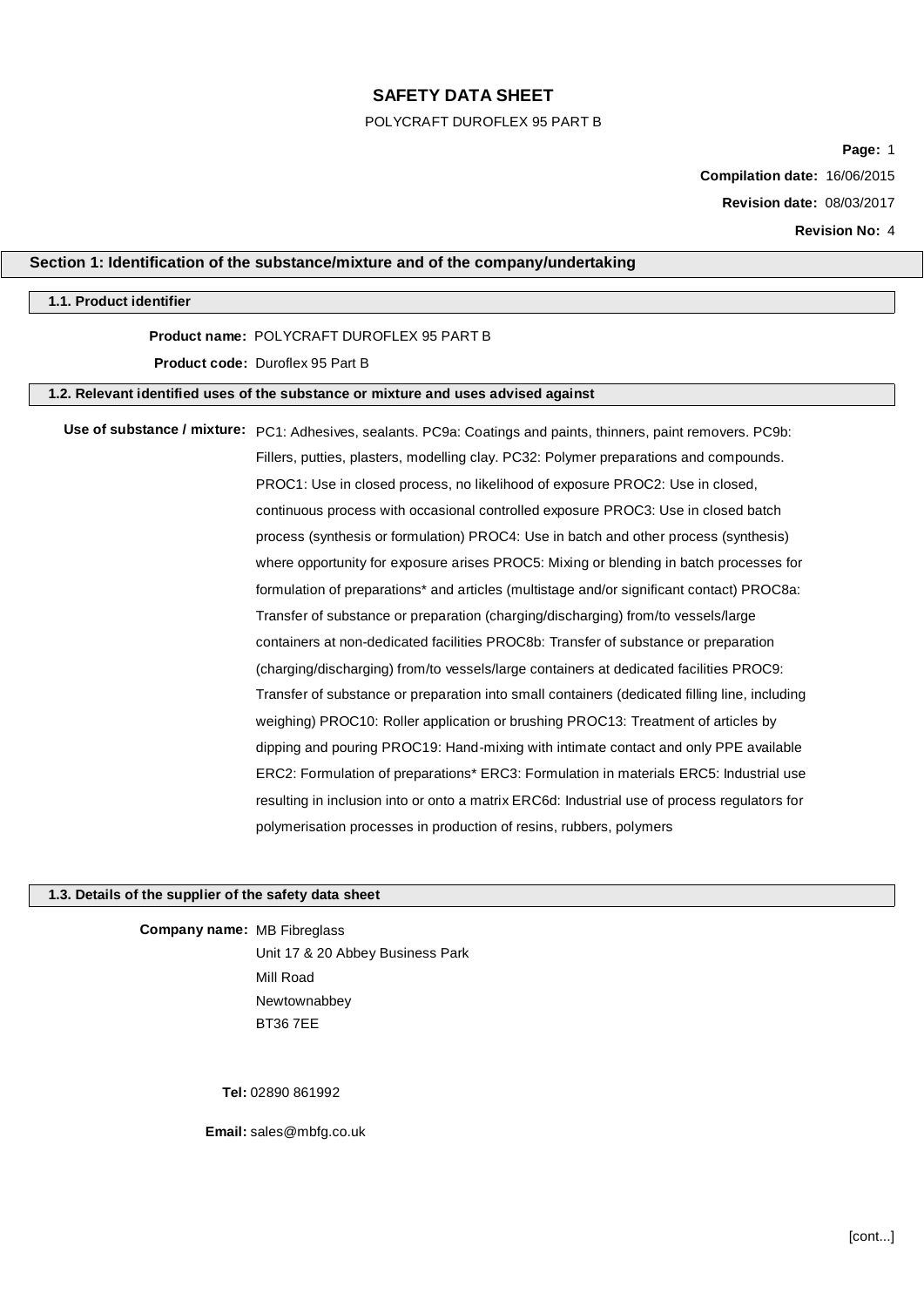# POLYCRAFT DUROFLEX 95 PART B

**Page:** 2

|                                                                                             | 1.4. Emergency telephone number                                                                                    |  |  |  |
|---------------------------------------------------------------------------------------------|--------------------------------------------------------------------------------------------------------------------|--|--|--|
| <b>Emergency tel: 02890 861992</b>                                                          |                                                                                                                    |  |  |  |
|                                                                                             | (office hours only)                                                                                                |  |  |  |
| <b>Section 2: Hazards identification</b>                                                    |                                                                                                                    |  |  |  |
|                                                                                             |                                                                                                                    |  |  |  |
| 2.1. Classification of the substance or mixture                                             |                                                                                                                    |  |  |  |
|                                                                                             | Classification under CLP: Acute Tox. 4: H332; Aquatic Acute 1: H400; Aquatic Chronic 1: H410; Asp. Tox. 1: H304;   |  |  |  |
|                                                                                             | Carc. 2: H351; Eye Irrit. 2: H319; Resp. Sens. 1: H334; Skin Irrit. 2: H315; Skin Sens. 1:                         |  |  |  |
|                                                                                             | H317; STOT RE 2: H373; STOT SE 3: H335                                                                             |  |  |  |
|                                                                                             | Most important adverse effects: May be fatal if swallowed and enters airways. Causes skin irritation. May cause an |  |  |  |
| allergic skin reaction. Causes serious eye irritation. Harmful if inhaled. May cause        |                                                                                                                    |  |  |  |
| allergy or asthma symptoms or breathing difficulties if inhaled. May cause respiratory      |                                                                                                                    |  |  |  |
| irritation. Suspected of causing cancer. May cause damage to organs through                 |                                                                                                                    |  |  |  |
| prolonged or repeated exposure. Very toxic to aquatic life. Very toxic to aquatic life with |                                                                                                                    |  |  |  |
|                                                                                             | long lasting effects.                                                                                              |  |  |  |
| 2.2. Label elements                                                                         |                                                                                                                    |  |  |  |
| Label elements:                                                                             |                                                                                                                    |  |  |  |
|                                                                                             | Hazard statements: H304: May be fatal if swallowed and enters airways.                                             |  |  |  |
|                                                                                             | H315: Causes skin irritation.                                                                                      |  |  |  |
|                                                                                             | H317: May cause an allergic skin reaction.                                                                         |  |  |  |
|                                                                                             | H319: Causes serious eye irritation.                                                                               |  |  |  |
|                                                                                             | H332: Harmful if inhaled.                                                                                          |  |  |  |
|                                                                                             | H334: May cause allergy or asthma symptoms or breathing difficulties if inhaled.                                   |  |  |  |
|                                                                                             | H335: May cause respiratory irritation.                                                                            |  |  |  |
|                                                                                             | H351: Suspected of causing cancer.                                                                                 |  |  |  |
|                                                                                             | H373: May cause damage to organs through prolonged or repeated exposure.                                           |  |  |  |
|                                                                                             | H400: Very toxic to aquatic life.                                                                                  |  |  |  |
|                                                                                             | H410: Very toxic to aquatic life with long lasting effects.                                                        |  |  |  |
|                                                                                             | Hazard pictograms: GHS07: Exclamation mark                                                                         |  |  |  |
|                                                                                             | GHS08: Health hazard                                                                                               |  |  |  |
|                                                                                             | GHS09: Environmental                                                                                               |  |  |  |
|                                                                                             |                                                                                                                    |  |  |  |
| Signal words: Danger                                                                        |                                                                                                                    |  |  |  |
|                                                                                             | Precautionary statements: P260: Do not breathe dust/fumes/gas/mist/vapours/spray.                                  |  |  |  |
|                                                                                             | P301+310: IF SWALLOWED: Immediately call a doctor.                                                                 |  |  |  |

P280: Wear protective gloves/protective clothing/eye protection/face protection.

P302+352: IF ON SKIN: Wash with plenty of water/.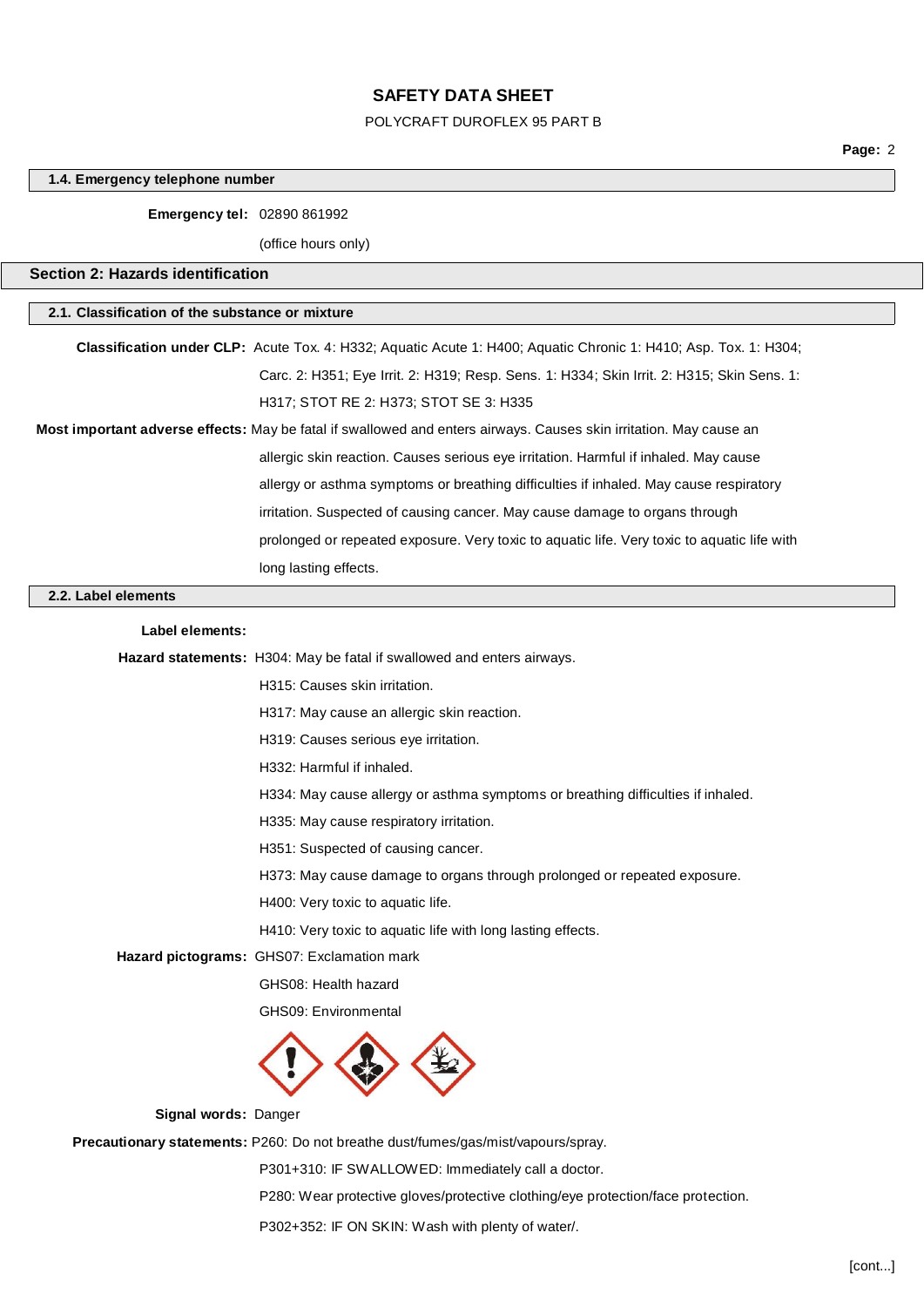### POLYCRAFT DUROFLEX 95 PART B

**Page:** 3

P304+340: IF INHALED: Remove person to fresh air and keep comfortable for breathing. P304+341: IF INHALED: If breathing is difficult, remove victim to fresh air and keep at rest in a position comfortable for breathing.

### **2.3. Other hazards**

# **Other hazards:** Danger of serious damage to health by prolonged exposure.

**PBT:** This product is not identified as a PBT/vPvB substance.

## **Section 3: Composition/information on ingredients**

### **3.2. Mixtures**

#### **Hazardous ingredients:**

### PREPOLYMER BASED ON AROMATIC POLYISOCYANATE

| <b>EINECS</b> | CAS        | PBT/WEL | <b>CLP Classification</b>            | Percent |
|---------------|------------|---------|--------------------------------------|---------|
|               | 99784-49-3 |         | Eye Irrit. 2: H319; STOT SE 3: H335; | 25-50%  |
|               |            |         | STOT RE 2: H373; Acute Tox. 4: H332; |         |
|               |            |         | Skin Irrit. 2: H315; Resp. Sens. 1:  |         |
|               |            |         | H334; Skin Sens. 1: H317             |         |

### DIISOPROPYLNAPHTHALENE ISOMERS - REACH registered number(s): 01-2119565150-48

| 254-052-6 | 38640-62-9 | Asp. Tox. 1: H304; Aquatic Chronic 1: | 1-25% |
|-----------|------------|---------------------------------------|-------|
|           |            | H410                                  |       |

#### DIPHENYLMETHANE-2,4'-DI-ISOCYANATE - REACH registered number(s): 01-2119480143-45

| 227-534-9 | 5873-54-1 | - | Carc. 2: H351; Acute Tox. 4: H332;    | 1-25% l |
|-----------|-----------|---|---------------------------------------|---------|
|           |           |   | STOT RE 2: H373; Eye Irrit. 2: H319;  |         |
|           |           |   | STOT SE 3: H335; Skin Irrit. 2: H315; |         |
|           |           |   | Resp. Sens. 1: H334; Skin Sens. 1:    |         |
|           |           |   | H317                                  |         |

### DIPHENYLMETHANE-4,4'-DI-ISOCYANATE - REACH registered number(s): 01-2119457014-47

| 202-966-0 | $101 - 68 - 8$ | Carc. 2: H351; Acute Tox. 4: H332;    | 1-25% |
|-----------|----------------|---------------------------------------|-------|
|           |                | STOT RE 2: H373; Eye Irrit. 2: H319;  |       |
|           |                | STOT SE 3: H335; Skin Irrit. 2: H315; |       |
|           |                | Resp. Sens. 1: H334; Skin Sens. 1:    |       |
|           |                | H317                                  |       |

# **Section 4: First aid measures**

#### **4.1. Description of first aid measures**

**Skin contact:** Remove all contaminated clothes and footwear immediately unless stuck to skin.

Drench the affected skin with running water for 10 minutes or longer if substance is still

on skin. Consult a doctor.

- **Eye contact:** Bathe the eye with running water for 15 minutes. Consult a doctor.
	- **Ingestion:** Wash out mouth with water. Do not induce vomiting. If conscious, give half a litre of water

to drink immediately. Consult a doctor.

**Inhalation:** Remove casualty from exposure ensuring one's own safety whilst doing so. Consult a doctor.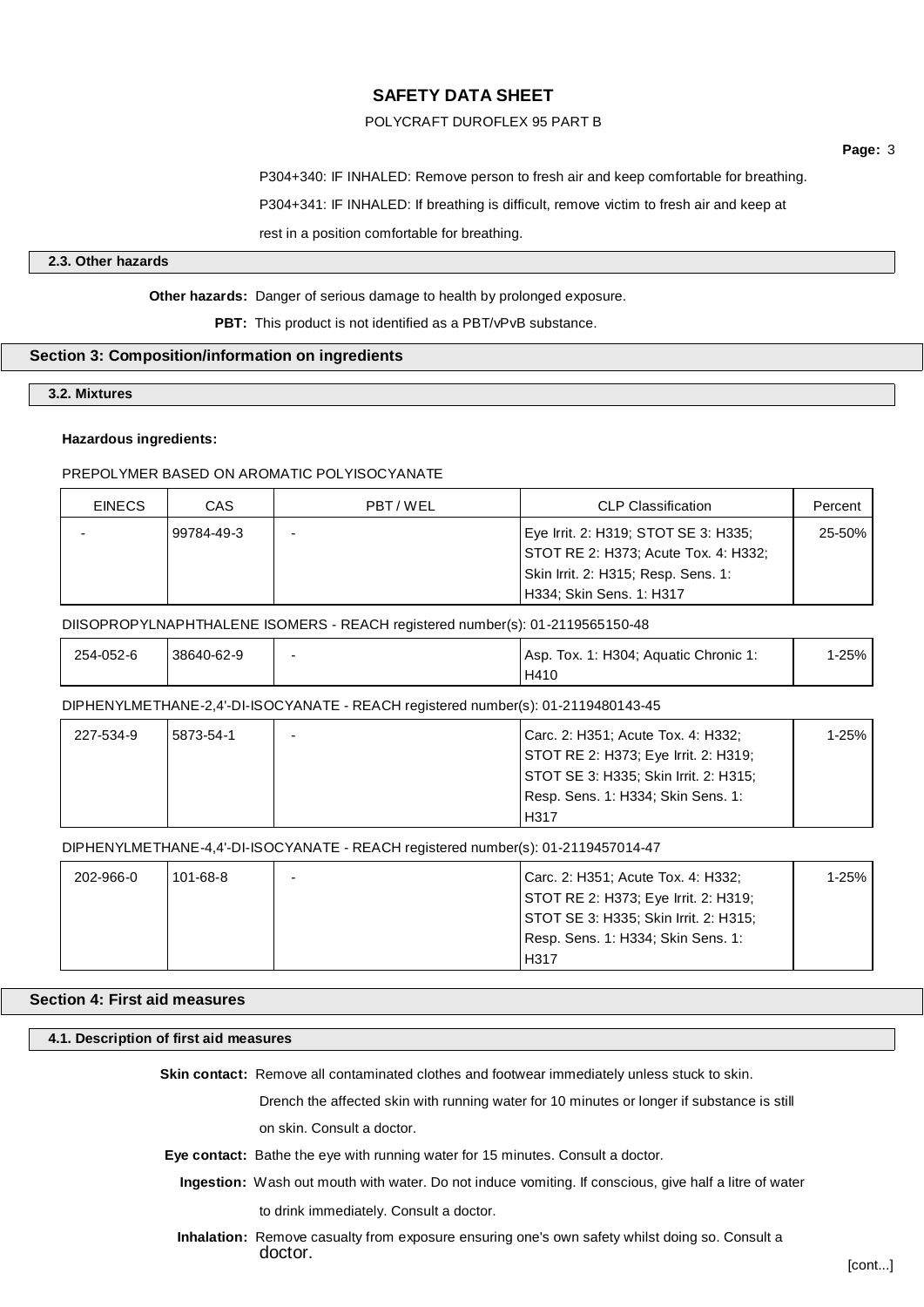#### POLYCRAFT DUROFLEX 95 PART B

**Page:** 4

### **4.2. Most important symptoms and effects, both acute and delayed**

**Skin contact:** There may be mild irritation at the site of contact.

**Eye contact:** There may be irritation and redness.

**Ingestion:** There may be soreness and redness of the mouth and throat. Inhalation of fumes from the stomach may cause symptoms similar to direct inhalation.

**Inhalation:** There may be irritation of the throat with a feeling of tightness in the chest. Drowsiness or mental confusion may occur.

**Delayed / immediate effects:** Immediate effects can be expected after short-term exposure.

#### **4.3. Indication of any immediate medical attention and special treatment needed**

**Immediate / special treatment:** Not applicable.

**Section 5: Fire-fighting measures**

**5.1. Extinguishing media**

**Extinguishing media:** Suitable extinguishing media for the surrounding fire should be used. Use water spray

to cool containers.

#### **5.2. Special hazards arising from the substance or mixture**

**Exposure hazards:** In combustion emits toxic fumes.

### **5.3. Advice for fire-fighters**

**Advice for fire-fighters:** Wear self-contained breathing apparatus. Wear protective clothing to prevent contact

with skin and eyes.

### **Section 6: Accidental release measures**

**6.1. Personal precautions, protective equipment and emergency procedures**

**Personal precautions:** Refer to section 8 of SDS for personal protection details. If outside do not approach from

downwind. Mark out the contaminated area with signs and prevent access to

unauthorised personnel. Turn leaking containers leak-side up to prevent the escape of

liquid. If outside keep bystanders upwind and away from danger point. Evacuate the

area immediately.

#### **6.2. Environmental precautions**

**Environmental precautions:** Do not discharge into drains or rivers. Contain the spillage using bunding. Alert the

neighbourhood to the presence of fumes or gas.

#### **6.3. Methods and material for containment and cleaning up**

**Clean-up procedures:** Absorb into dry earth or sand. Clean-up should be dealt with only by qualified personnel

familiar with the specific substance.

#### **6.4. Reference to other sections**

**Reference to other sections:** Refer to section 8 of SDS.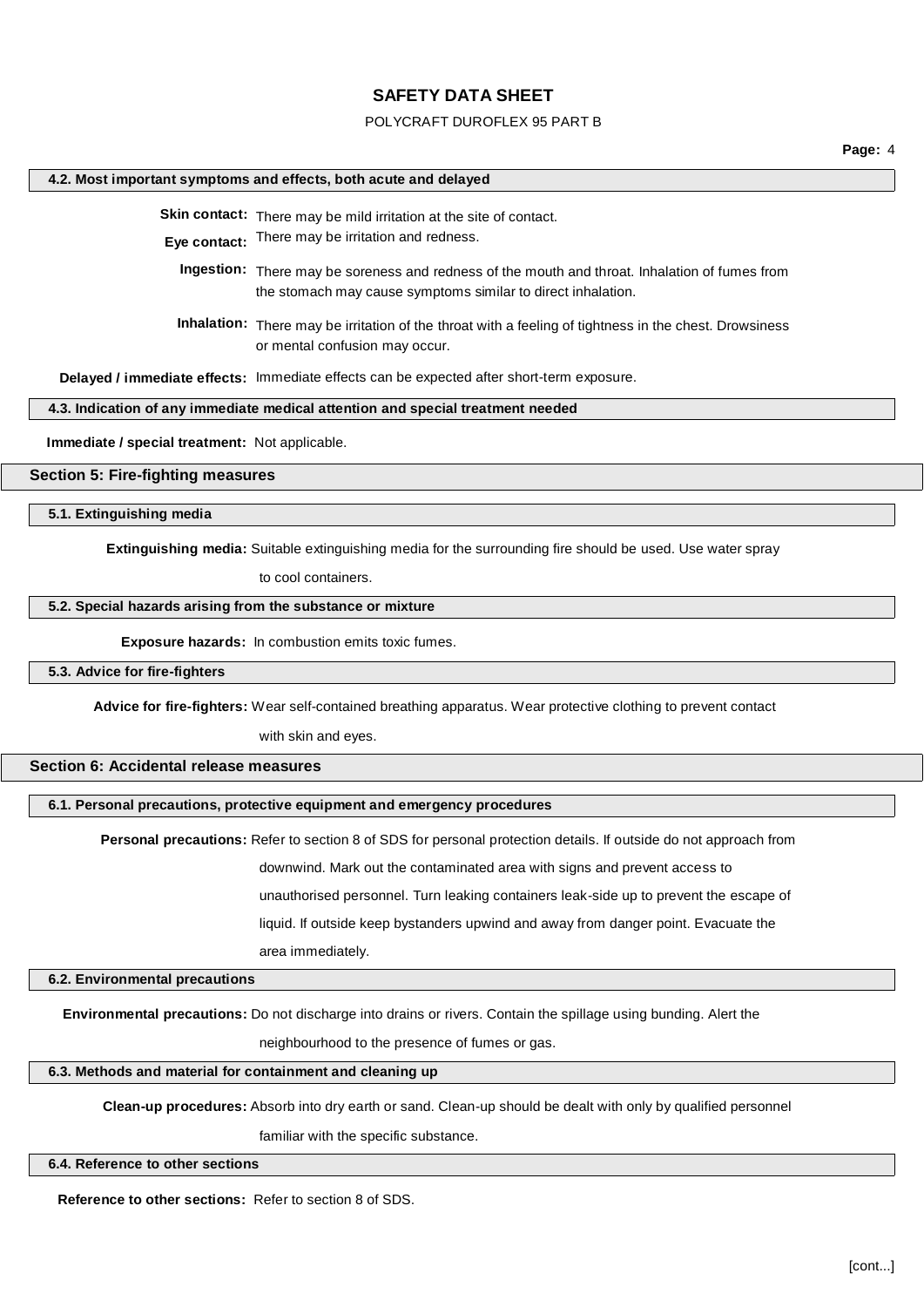### POLYCRAFT DUROFLEX 95 PART B

**Page:** 5

### **Section 7: Handling and storage**

#### **7.1. Precautions for safe handling**

**Handling requirements:** Ensure there is sufficient ventilation of the area. Do not handle in a confined space.

Avoid the formation or spread of mists in the air.

### **7.2. Conditions for safe storage, including any incompatibilities**

**Storage conditions:** Store in a cool, well ventilated area. Keep container tightly closed.

**Suitable packaging:** Must only be kept in original packaging.

**7.3. Specific end use(s)**

**Specific end use(s):** No data available.

# **Section 8: Exposure controls/personal protection**

**8.1. Control parameters**

### **Hazardous ingredients:**

#### **DIPHENYLMETHANE-2,4'-DI-ISOCYANATE**

| Workplace exposure limits: |                         | Respirable dust         |            |              |
|----------------------------|-------------------------|-------------------------|------------|--------------|
| State                      | 8 hour TWA              | 15 min. STEL            | 8 hour TWA | 15 min. STEL |
| UK                         | $0.02 \,\mathrm{mg/m3}$ | $0.07 \,\mathrm{mg/m3}$ | -          |              |
|                            |                         |                         |            |              |

# **DIPHENYLMETHANE-4,4'-DI-ISOCYANATE**

| UK | ററ<br>mg/m3<br><b>U.UZ II</b><br>÷ | 0.07 <sub>h</sub><br>mq/m3<br>$\sim$<br>$-1$ |  |
|----|------------------------------------|----------------------------------------------|--|
|    |                                    |                                              |  |

**DNEL/PNEC Values**

#### **Hazardous ingredients:**

#### **DIPHENYLMETHANE-2,4'-DI-ISOCYANATE**

| Type        | Exposure                   | Value               | Population                | Effect   |
|-------------|----------------------------|---------------------|---------------------------|----------|
| <b>DNEL</b> | Dermal                     | 50 mg/kg bw/day     | Workers                   | Systemic |
| <b>DNEL</b> | Inhalation                 | $0.1$ mg/m $3$ air  | Workers                   | Systemic |
| <b>DNEL</b> | Dermal                     | 28.7 mg/cm2         | Workers                   | Local    |
| <b>DNEL</b> | Inhalation                 | $0.1$ mg/m $3$ air  | Workers                   | Local    |
| <b>DNEL</b> | Inhalation (repeated dose) | $0.05$ mg/m $3$ air | Workers                   | Systemic |
| <b>DNEL</b> | Inhalation (repeated dose) | $0.05$ mg/m $3$ air | Workers                   | Local    |
| <b>DNEL</b> | Dermal                     | 25 mg/kg bw/day     | <b>General Population</b> | Systemic |
| <b>DNEL</b> | <b>Inhalation</b>          | $0.05$ mg/m3 air    | <b>General Population</b> | Systemic |
| <b>DNEL</b> | Oral                       | 20 mg/kg bw/day     | <b>General Population</b> | Systemic |
| <b>DNEL</b> | Dermal                     | 17.2 mg/cm2         | <b>General Population</b> | Local    |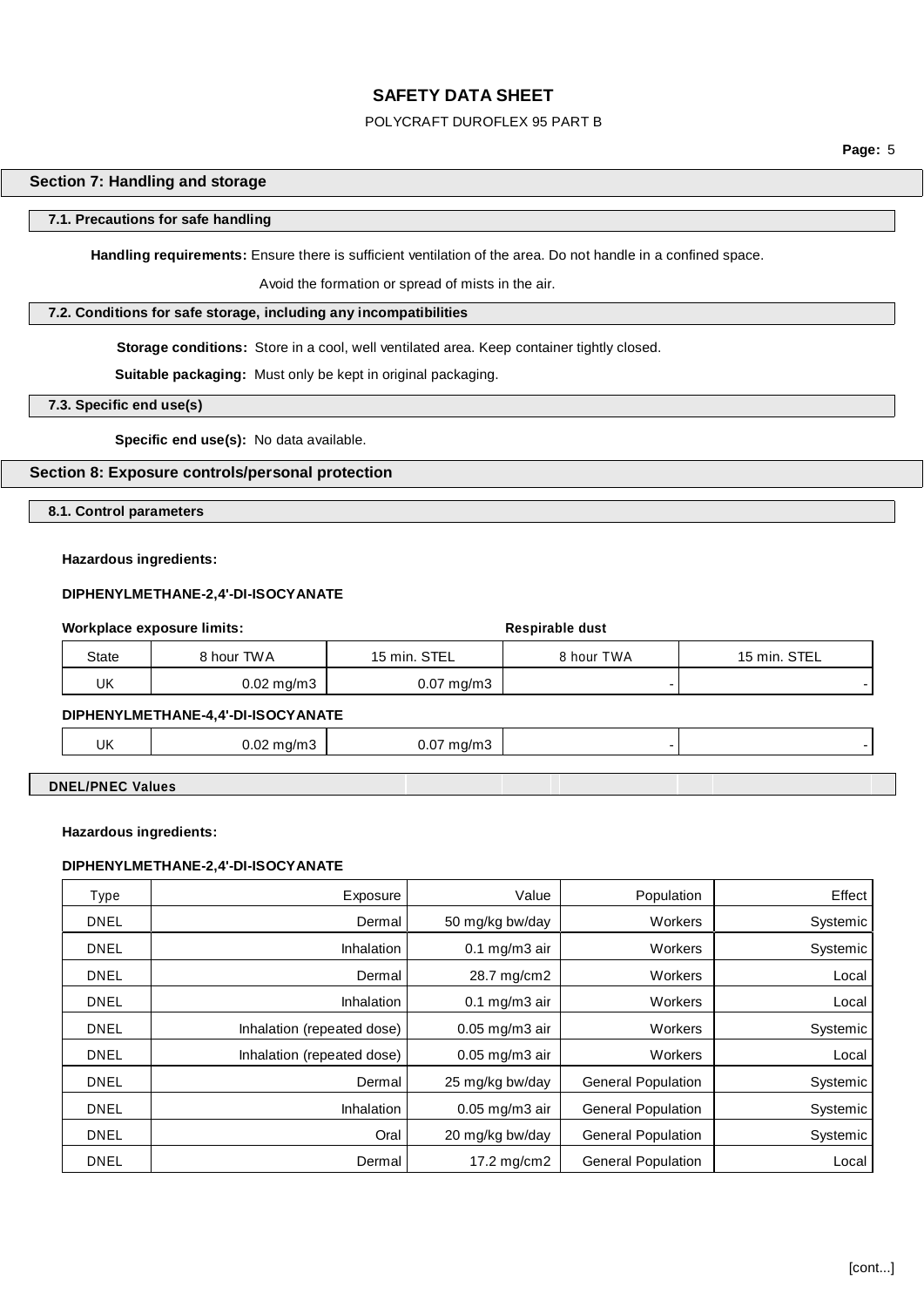### POLYCRAFT DUROFLEX 95 PART B

### **Page:** 6

| <b>DNEL</b> | <b>Inhalation</b>                     | $0.05$ mg/m3 air          | General Population        | Local    |
|-------------|---------------------------------------|---------------------------|---------------------------|----------|
| <b>DNEL</b> | Inhalation (repeated dose)            | $0.025$ mg/m3 air         | <b>General Population</b> | Systemic |
| <b>DNEL</b> | Inhalation (repeated dose)            | $0.025$ mg/m3 air         | <b>General Population</b> | Local    |
| <b>PNEC</b> | Fresh water                           | $> 1$ mg/l                | $\overline{\phantom{0}}$  |          |
| <b>PNEC</b> | Marine water                          | $> 0.1$ mg/l              |                           |          |
| <b>PNEC</b> | Soil (agricultural)                   | $> 1$ mg/kg dry<br>weight |                           |          |
| <b>PNEC</b> | Microorganisms in sewage<br>treatment | $> 1$ mg/l                |                           |          |

### **DIPHENYLMETHANE-4,4'-DI-ISOCYANATE**

| <b>Type</b> | Exposure                              | Value              | Population                | Effect   |
|-------------|---------------------------------------|--------------------|---------------------------|----------|
| <b>DNEL</b> | Inhalation                            | $0.05$ mg/m $3$    | Workers                   | Systemic |
| <b>DNEL</b> | Inhalation                            | $0.05$ mg/m $3$    | Workers                   | Local    |
| PNEC        | Fresh water                           | $1$ mg/l           |                           |          |
| PNEC        | Marine water                          | $0.1$ mg/l         |                           |          |
| <b>DNEL</b> | Dermal                                | 50 mg/kg bw/day    | Workers                   | Systemic |
| <b>DNEL</b> | Inhalation                            | $0.1$ mg/m $3$ air | Workers                   | Systemic |
| <b>DNEL</b> | Dermal                                | 28.7 mg/cm2        | Workers                   | Local    |
| <b>DNEL</b> | Inhalation                            | $0.1$ mg/m $3$ air | Workers                   | Local    |
| <b>DNEL</b> | Inhalation (repeated dose)            | 0.05 mg/m3 air     | Workers                   | Systemic |
| <b>DNEL</b> | Inhalation (repeated dose)            | 0.05 mg/m3 air     | Workers                   | Local    |
| <b>DNEL</b> | Dermal                                | 25 mg/kg bw/day    | <b>General Population</b> | Systemic |
| <b>DNEL</b> | Inhalation                            | 0.05 mg/m3 air     | <b>General Population</b> | Systemic |
| <b>DNEL</b> | Oral                                  | 20 mg/kg bw/day    | <b>General Population</b> | Systemic |
| <b>DNEL</b> | Dermal                                | 17.2 mg/cm2        | <b>General Population</b> | Systemic |
| <b>DNEL</b> | Inhalation                            | 0.05 mg/m3 air     | <b>General Population</b> | Local    |
| <b>DNEL</b> | Inhalation (repeated dose)            | 0.025 mg/m3 air    | <b>General Population</b> | Systemic |
| <b>DNEL</b> | Inhalation (repeated dose)            | 0.025 mg/m3 air    | <b>General Population</b> | Local    |
| PNEC        | Soil (agricultural)                   | > 1 mk dry weigt   |                           |          |
| PNEC        | Microorganisms in sewage<br>treatment | $> 1$ mg/l         |                           |          |

### **8.2. Exposure controls**

**Engineering measures:** Ensure there is sufficient ventilation of the area.

**Respiratory protection:** Self-contained breathing apparatus must be available in case of emergency.

**Hand protection:** Impermeable gloves.

**Eye protection:** Safety glasses. Ensure eye bath is to hand.

**Skin protection:** Impermeable protective clothing.

**Environmental:** The floor of the storage room must be impermeable to prevent the escape of liquids.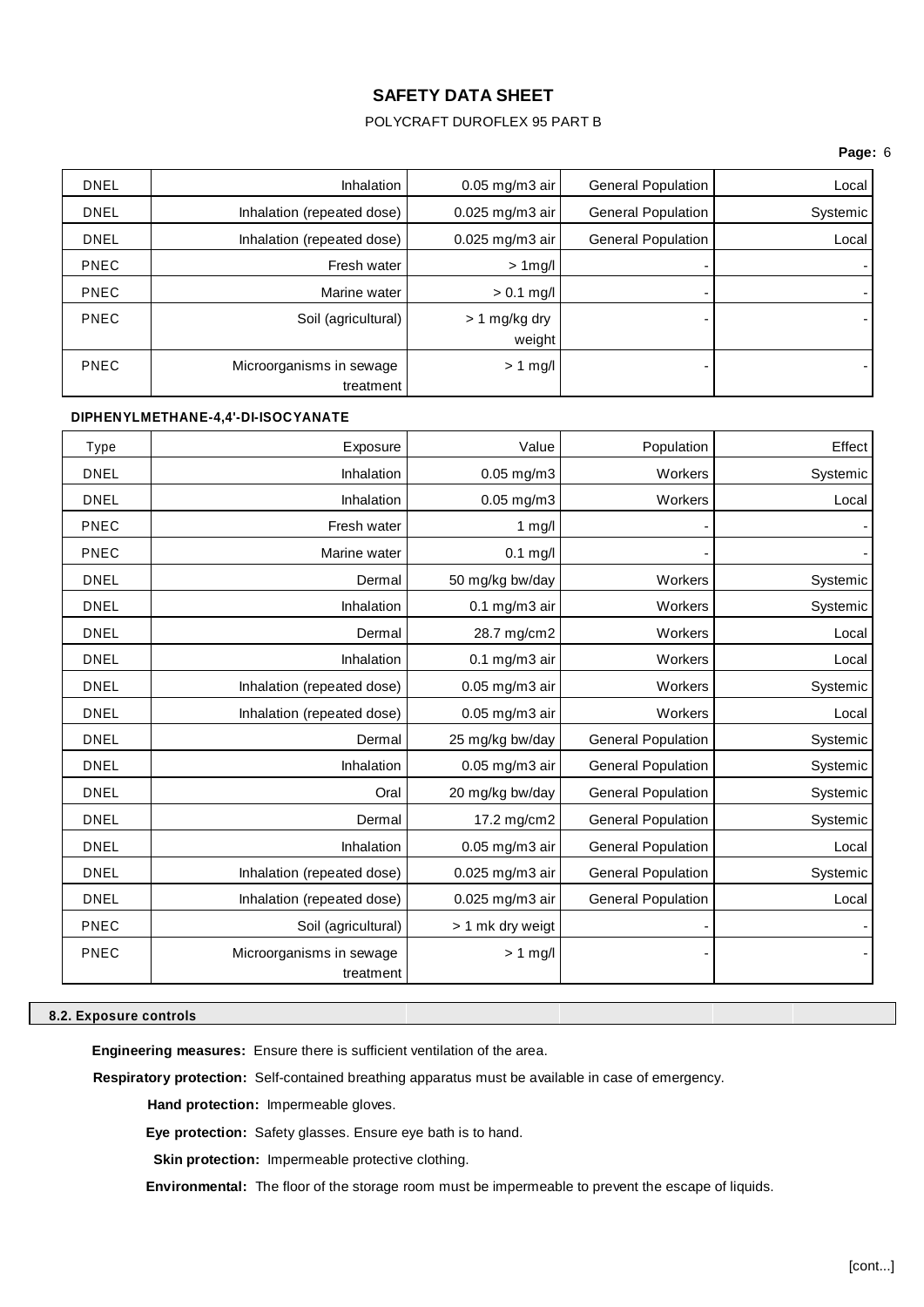#### POLYCRAFT DUROFLEX 95 PART B

**Page:** 7

#### **Section 9: Physical and chemical properties**

#### **9.1. Information on basic physical and chemical properties**

**State:** Liquid

**Colour:** Pale yellow

**Odour:** Characteristic odour

**Evaporation rate:** No data available.

**Oxidising:** No data available.

**Solubility in water:** Reacts with water.

**Viscosity:** 350 mPas (25°C)

**VOC g/l:** No data available.

**9.2. Other information**

**Other information:** No data available.

## **Section 10: Stability and reactivity**

**10.1. Reactivity**

**Reactivity:** Stable under recommended transport or storage conditions.

**10.2. Chemical stability**

**Chemical stability:** Stable under normal conditions.

# **10.3. Possibility of hazardous reactions**

**Hazardous reactions:** Hazardous reactions will not occur under normal transport or storage conditions.

Decomposition may occur on exposure to conditions or materials listed below.

#### **10.4. Conditions to avoid**

**Conditions to avoid:** Heat. Hot surfaces. Flames.

**10.5. Incompatible materials**

**Materials to avoid:** Strong oxidising agents. Strong acids.

**10.6. Hazardous decomposition products**

**Haz. decomp. products:** In combustion emits toxic fumes.

#### **Section 11: Toxicological information**

**11.1. Information on toxicological effects**

**Boiling point/range°C:** No data available. **Melting point/range°C:** No data available. **Flammability limits %: lower:** No data available. **upper:** No data available. **Flash point°C:** No data available. **Part.coeff. n-octanol/water:** No data available. **Autoflammability°C:** No data available. **Vapour pressure:** No data available. **Relative density:** 1.02 - 1.07 **pH:** No data available.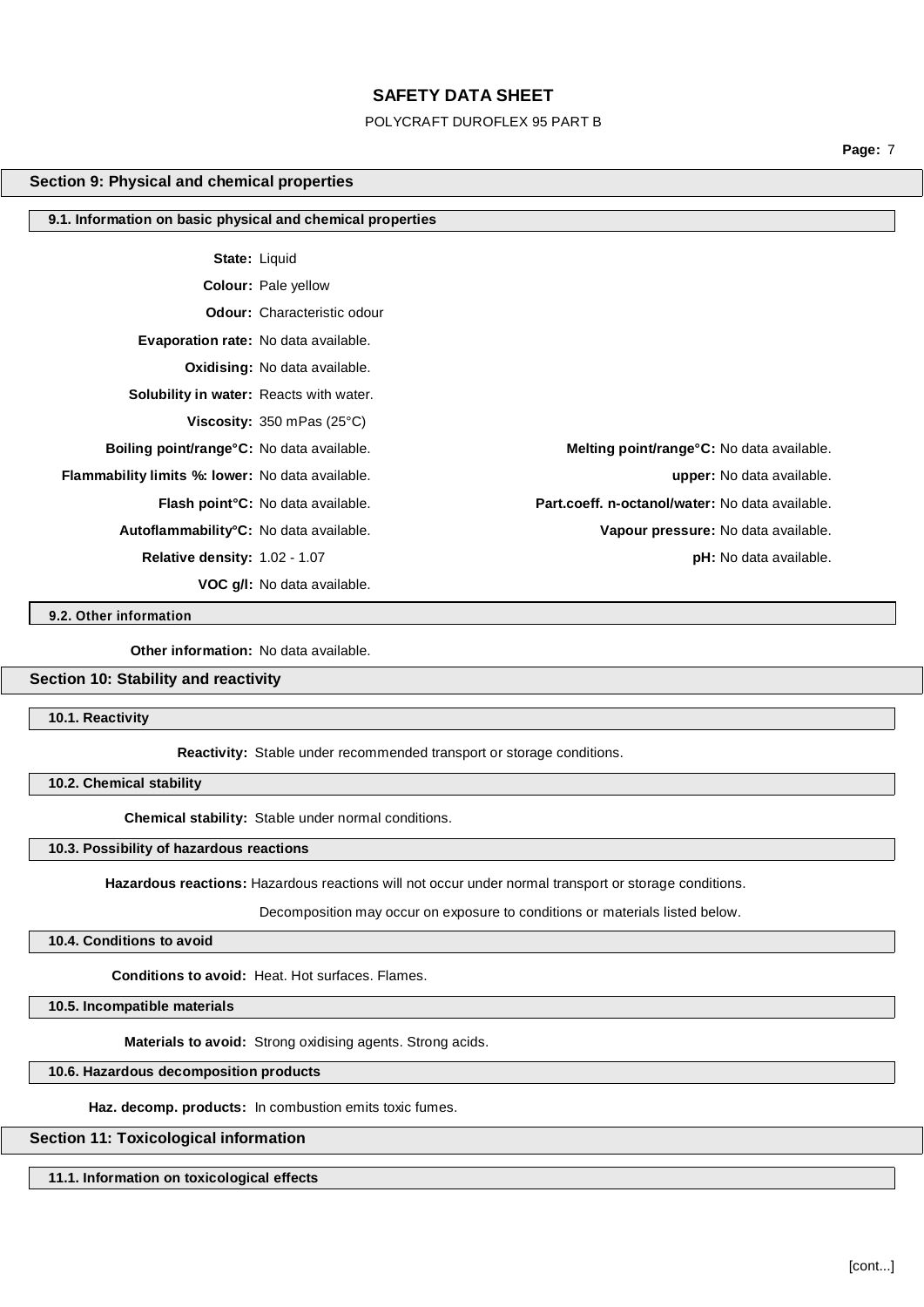## POLYCRAFT DUROFLEX 95 PART B

**Page:** 8

**Hazardous ingredients:**

### **PREPOLYMER BASED ON AROMATIC POLYISOCYANATE**

| <b>DERMAL</b> | <b>RBT</b> | LD <sub>50</sub> |       | >9400 mg/kg |
|---------------|------------|------------------|-------|-------------|
| ORAL          | RAT        | <b>LD50</b>      | -2001 | mg/kg       |

### **DIISOPROPYLNAPHTHALENE ISOMERS**

|             | <b>RAT</b> | NOAEL (6 mon) |                | 170   mg/kg/d |
|-------------|------------|---------------|----------------|---------------|
| DERMAL      | <b>RAT</b> | LD50          | > 4000 mg/kg   |               |
| DUST/MIST   | <b>RAT</b> | 1H LC50       | $> 5.6$   mg/l |               |
| <b>ORAL</b> | <b>RAT</b> | LD50          | > 4000 mg/kg   |               |

### **DIPHENYLMETHANE-2,4'-DI-ISOCYANATE**

| DERMAL | <b>RBT</b> | LD50 | 9400 | mg/kg |
|--------|------------|------|------|-------|
| ORAL   | <b>RAT</b> | LD50 | 2001 | mg/kg |

### **DIPHENYLMETHANE-4,4'-DI-ISOCYANATE**

| ORL | <b>MUS</b> | LD50 | 2200 | Imq/ka |
|-----|------------|------|------|--------|
| ORL | RAT        | LD50 | 9200 | mg/kg  |

#### **Relevant hazards for product:**

| Hazard                         | Route          | <b>Basis</b>          |
|--------------------------------|----------------|-----------------------|
| Acute toxicity (ac. tox. 4)    | <b>INH</b>     | Hazardous: calculated |
| Skin corrosion/irritation      | <b>DRM</b>     | Hazardous: calculated |
| Serious eye damage/irritation  | <b>OPT</b>     | Hazardous: calculated |
| Respiratory/skin sensitisation | <b>INH DRM</b> | Hazardous: calculated |
| Carcinogenicity                | --             | Hazardous: calculated |
| STOT-single exposure           | <b>INH</b>     | Hazardous: calculated |
| STOT-repeated exposure         | -              | Hazardous: calculated |
| Aspiration hazard              |                | Hazardous: calculated |

#### **Symptoms / routes of exposure**

**Skin contact:** There may be mild irritation at the site of contact.

**Eye contact:** There may be irritation and redness.

**Ingestion:** There may be soreness and redness of the mouth and throat. Inhalation of fumes from the stomach may cause symptoms similar to direct inhalation.

**Inhalation:** There may be irritation of the throat with a feeling of tightness in the chest. Drowsiness

or mental confusion may occur.

**Delayed / immediate effects:** Immediate effects can be expected after short-term exposure.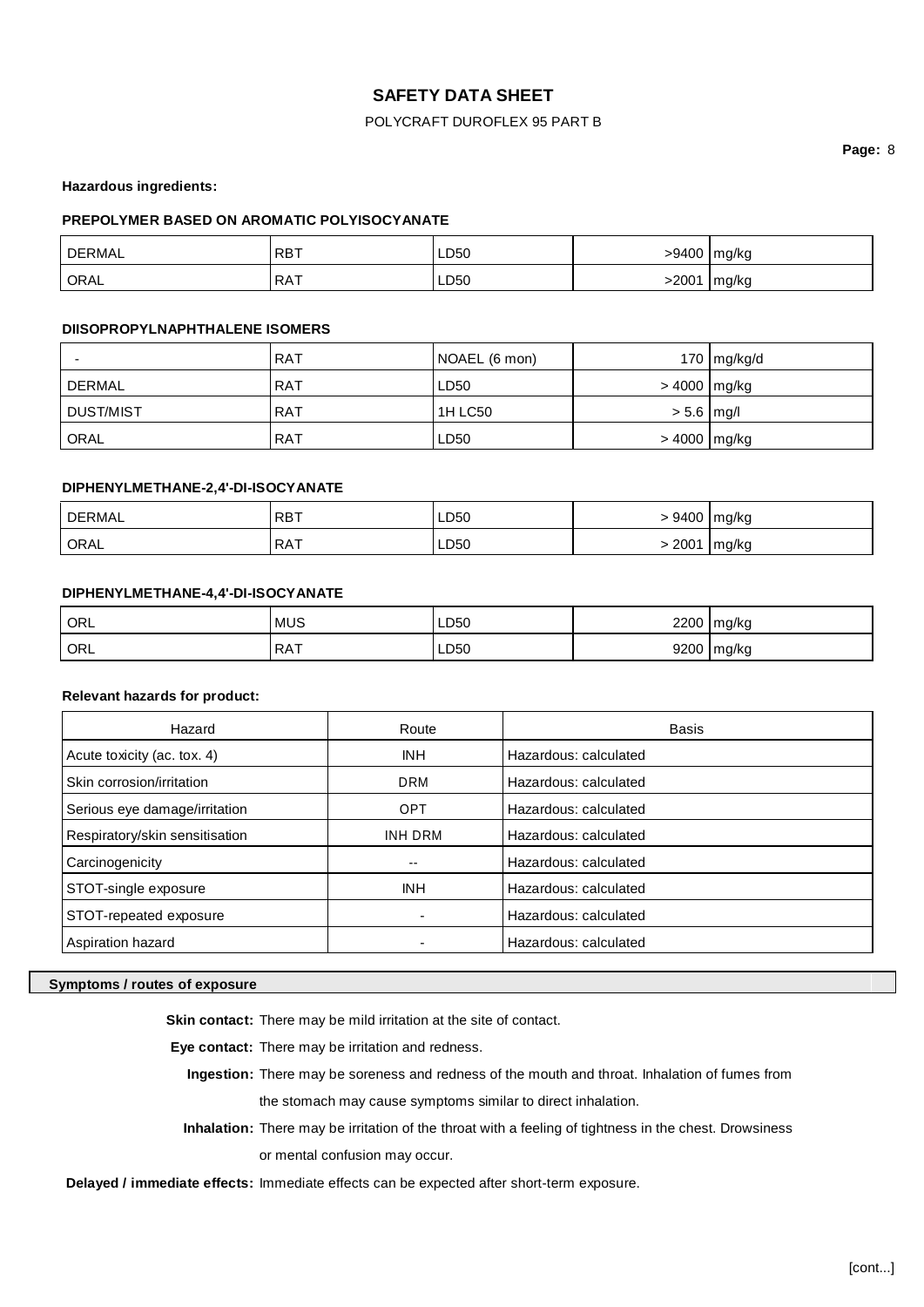#### POLYCRAFT DUROFLEX 95 PART B

**Page:** 9

### **Section 12: Ecological information**

#### **12.1. Toxicity**

#### **Hazardous ingredients:**

### **PREPOLYMER BASED ON AROMATIC POLYISOCYANATE**

| BACTERIA (Activated sludge) | 3H EC50 | >100 mg/l |  |
|-----------------------------|---------|-----------|--|
|-----------------------------|---------|-----------|--|

#### **DIISOPROPYLNAPHTHALENE ISOMERS**

| ALGAE          | 72H EC0  | $0.15$ mg/l          |            |
|----------------|----------|----------------------|------------|
| <b>DAPHNIA</b> | 21D NOEC | $0.013$ $\vert$ mg/l |            |
| <b>DAPHNIA</b> | 48H EC0  | $0.16$ mg/l          |            |
| <b>DAPHNIA</b> | 48H LL50 |                      | $1.7$ mg/l |
| <b>FISH</b>    | 96H LC0  |                      | $0.5$ mg/l |

#### **DIPHENYLMETHANE-2,4'-DI-ISOCYANATE**

| <b>BAC</b><br>l Sludae`<br>ATERIA<br>(Activated | - - - -<br>:C50<br>- 3F | 100 | l ma/l |
|-------------------------------------------------|-------------------------|-----|--------|
|                                                 |                         |     |        |

#### **DIPHENYLMETHANE-4,4'-DI-ISOCYANATE**

| BACTERIA<br>100 <sub>1</sub><br>(Activated Sludge)<br>3H E(<br>ma/<br>.U5U<br>. |
|---------------------------------------------------------------------------------|
|---------------------------------------------------------------------------------|

**12.2. Persistence and degradability**

**Persistence and degradability:** Biodegradable.

**12.3. Bioaccumulative potential**

**Bioaccumulative potential:** No bioaccumulation potential.

**12.4. Mobility in soil**

**Mobility:** Readily absorbed into soil.

**12.5. Results of PBT and vPvB assessment**

**PBT identification:** This product is not identified as a PBT/vPvB substance.

**12.6. Other adverse effects**

**Other adverse effects:** Negligible ecotoxicity.

# **Section 13: Disposal considerations**

**13.1. Waste treatment methods**

**Disposal operations:** Transfer to a suitable container and arrange for collection by specialised disposal

company.

**Waste code number:** 08 05 01

**Disposal of packaging:** Arrange for collection by specialised disposal company.

**NB:** The user's attention is drawn to the possible existence of regional or national

regulations regarding disposal.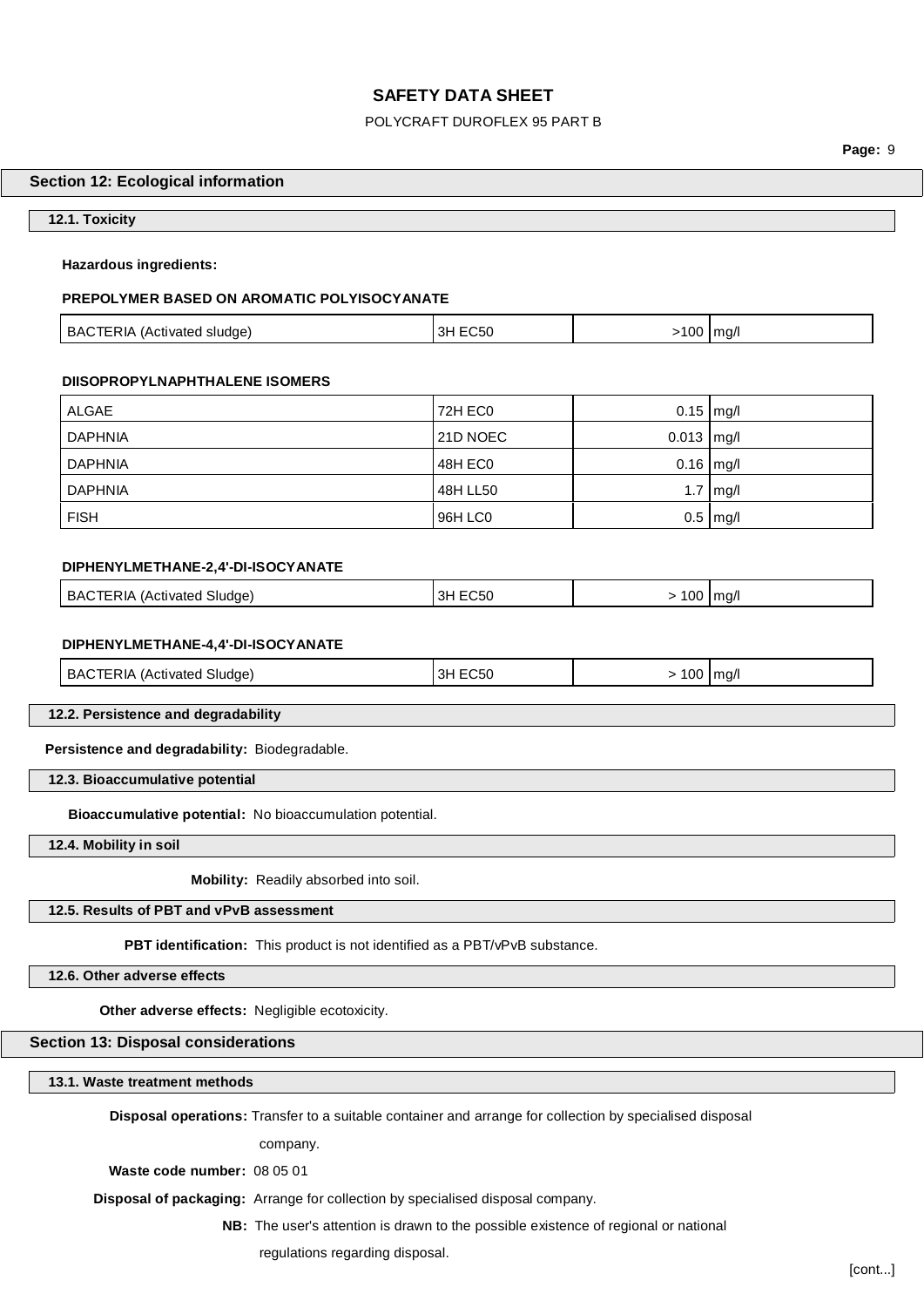#### POLYCRAFT DUROFLEX 95 PART B

**Page:** 10

### **Section 14: Transport information**

**14.1. UN number**

**UN number:** UN3082

#### **14.2. UN proper shipping name**

### **Shipping name:** ENVIRONMENTALLY HAZARDOUS SUBSTANCE, LIQUID, N.O.S.

#### (Contains: DIISOPROPYLNAPHTHALENE ISOMERS; PREPOLYMER BASED ON

#### AROMATIC POLYISOCYANATE)

**14.3. Transport hazard class(es)**

**Transport class:** 9

**14.4. Packing group**

**Packing group:** III

**14.5. Environmental hazards**

**Environmentally hazardous: Yes <b>Marine pollutant: Yes Marine pollutant: Yes Marine pollutant: Yes** 

**14.6. Special precautions for user**

**Special precautions:** No special precautions.

**Tunnel code:** E

**Transport category:** 3

**Section 15: Regulatory information**

**15.1. Safety, health and environmental regulations/legislation specific for the substance or mixture**

**Specific regulations:** Not applicable.

**15.2. Chemical Safety Assessment**

**Chemical safety assessment:** A chemical safety assessment has not been carried out for the substance or the mixture

by the supplier.

### **Section 16: Other information**

### **Other information**

**Other information:** This safety data sheet is prepared in accordance with Commission Regulation (EU) No

2015/830.

\* indicates text in the SDS which has changed since the last revision.

**Phrases used in s.2 and s.3:** H304: May be fatal if swallowed and enters airways.

H315: Causes skin irritation.

H317: May cause an allergic skin reaction.

H319: Causes serious eye irritation. H332:

Harmful if inhaled.

H334: May cause allergy or asthma symptoms or breathing difficulties if inhaled.

[cont...]